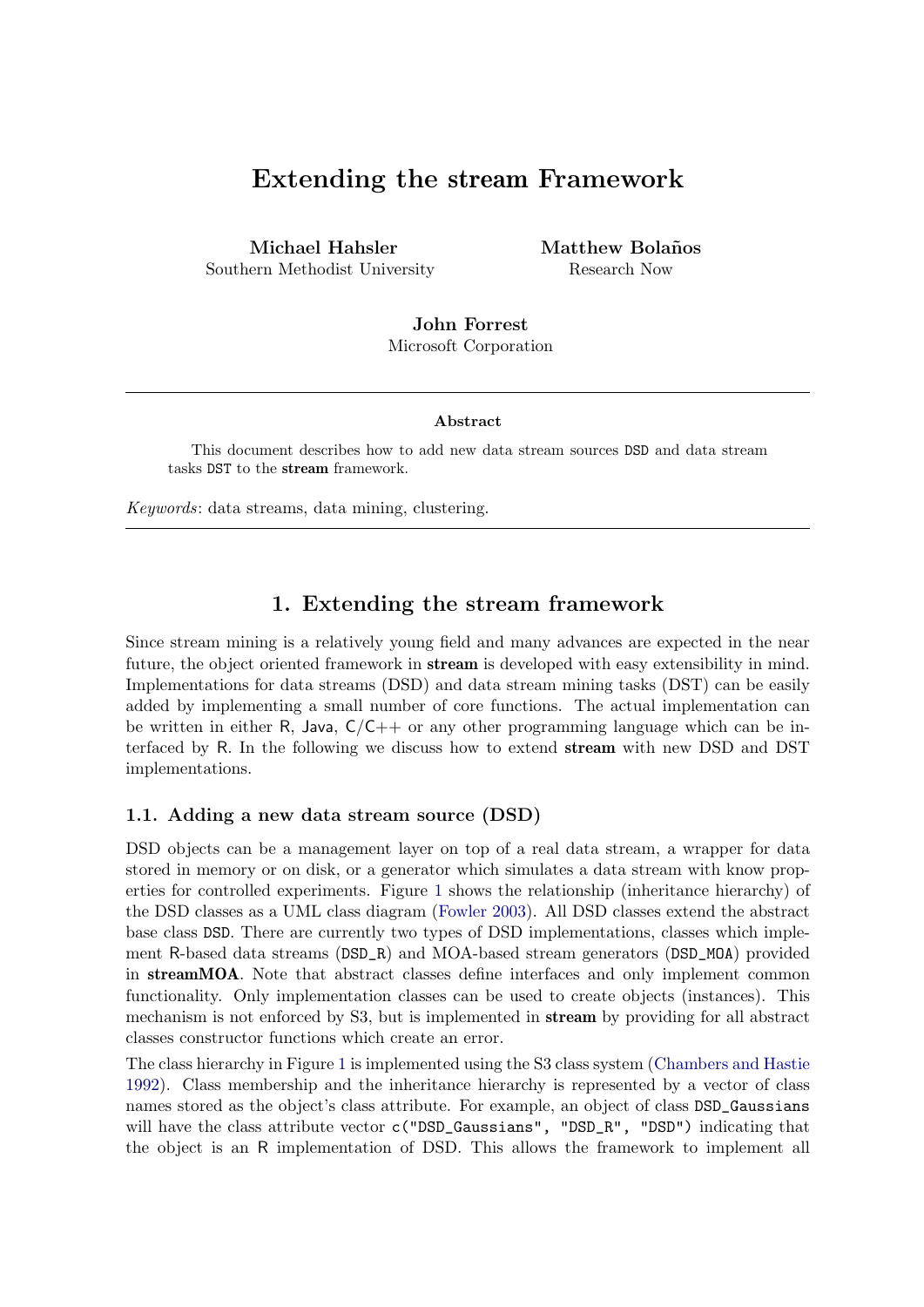

<span id="page-1-0"></span>Figure 1: Overview of the data stream data (DSD) class structure.

common functionality as functions at the level of DSD and DSD\_R and only a minimal set of functions is required to implement a new data stream source. Note that the class attribute has to contain a vector of all parent classes in the class diagram in bottom-up order.

For a new DSD implementation only the following two functions need to be implemented:

- 1. A creator function (with a name starting with the prefix DSD\_) and
- 2. the get\_points() method.

The creator function creates an object of the appropriate DSD subclass. Typically this S3 object contains a list of all parameters, an open R connection and/or an environment or a reference class for storing state information (e.g., the current position in the stream). Standard parameters are d and k for the number of dimensions of the created data and the true number of clusters, respectively. In addition an element called "description" should be provided. This element is used by print().

The implemented get\_points() needs to dispatch for the class and create as the output a data frame containing the new data points as rows. Also, if the ground truth (true cluster assignment as an integer vector; noise is represented by NA) is available, then this can be attached to the data frame as an attribute called "assignment".

For a very simple example, we show here the implementation of  $\texttt{DSD\_UniformNoise}$  available in the package's source code in file DSD\_UniformNoise.R. This generator creates noise points uniformly distributed in a d-dimensional hypercube with a given range.

```
R> library("stream")
```

```
R> DSD_UniformNoise <- function(d = 2, range = NULL) {
+ if(is.null(range)) range \leq matrix(c(0, 1), ncol = 2, nrow = d,
+ byrow = TRUE)
+ structure(list(description = "Uniform Noise Data Stream", d = d,
     k = NA\_integer_, range = range),
+ class = c("DSD_UniformNoise", "DSD_R", "DSD"))
+ }
R> get_points.DSD_UniformNoise <- function(x, n = 1,
```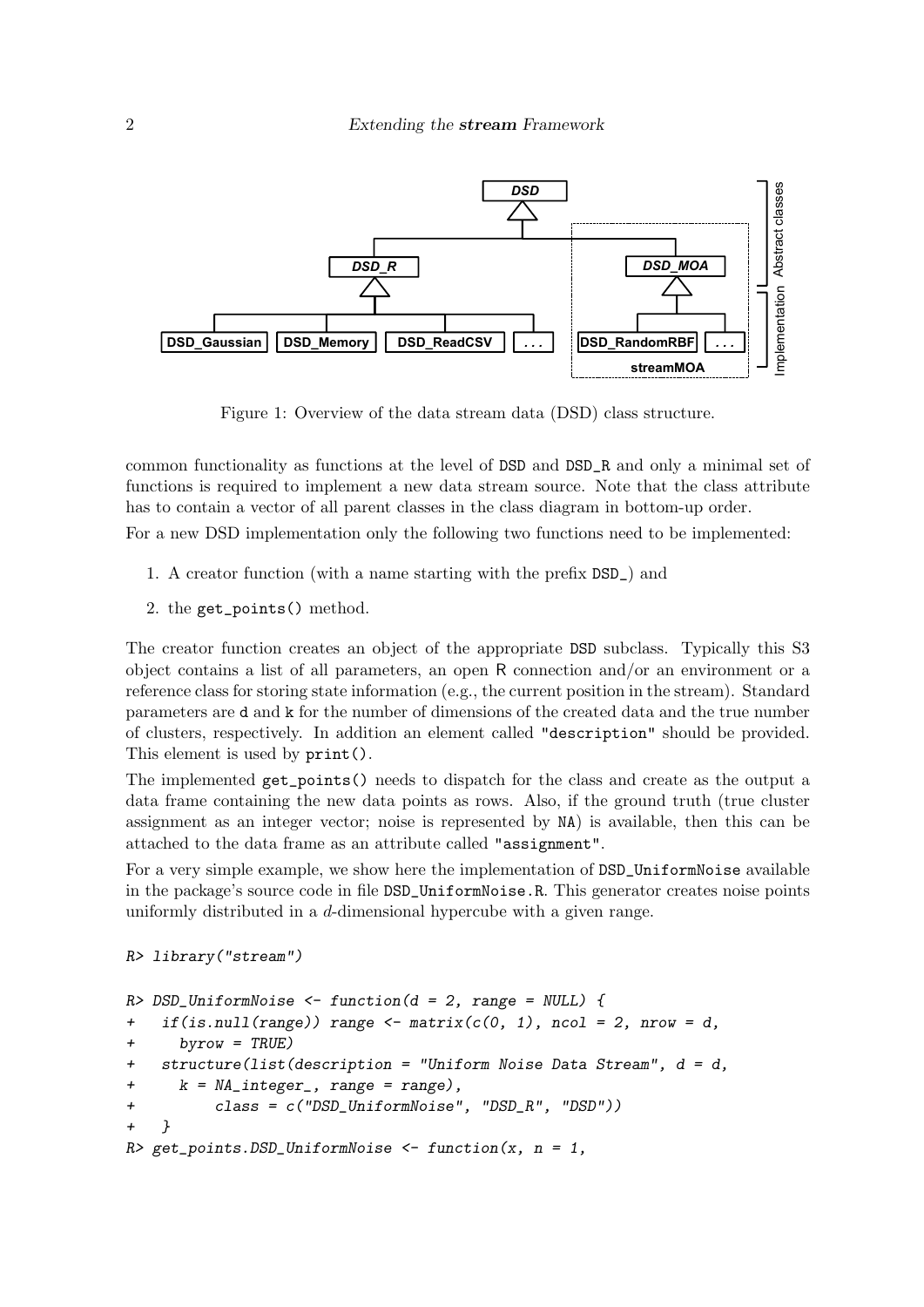

**Uniform Noise Data Stream**

<span id="page-2-0"></span>Figure 2: Sample points from the newly implemented DSD\_UniformNoise object.

```
+ assignment = FALSE, ...) {
+ data <- as.data.frame(t(replicate(n,
       runif(x$d, min = x$range[, 1], max = x$range[, 2]))+ if(assignment) attr(data, "assignment") <- rep(NA_integer_, n)
+ data
+ }
```
The constructor only stores the description, the dimensionality and the range of the data. For this data generator k, the number of true clusters, is not applicable. Since all data is random, there is also no need to store a state. The  $get\_points()$  implementation creates n random points and if assignments are needed attaches a vector with the appropriate number of NAs indicating that the data points are all noise.

Now the new stream type can already be used.

```
R> stream <- DSD_UniformNoise()
R> stream
Uniform Noise Data Stream
Class: DSD_UniformNoise, DSD_R, DSD
With NA clusters in 2 dimensions
```

```
R> plot(stream, main = description(stream))
```
The resulting plot is shown in Figure [2.](#page-2-0)

Several more complicated examples are available in the package's source code directory in files starting with DSD\_.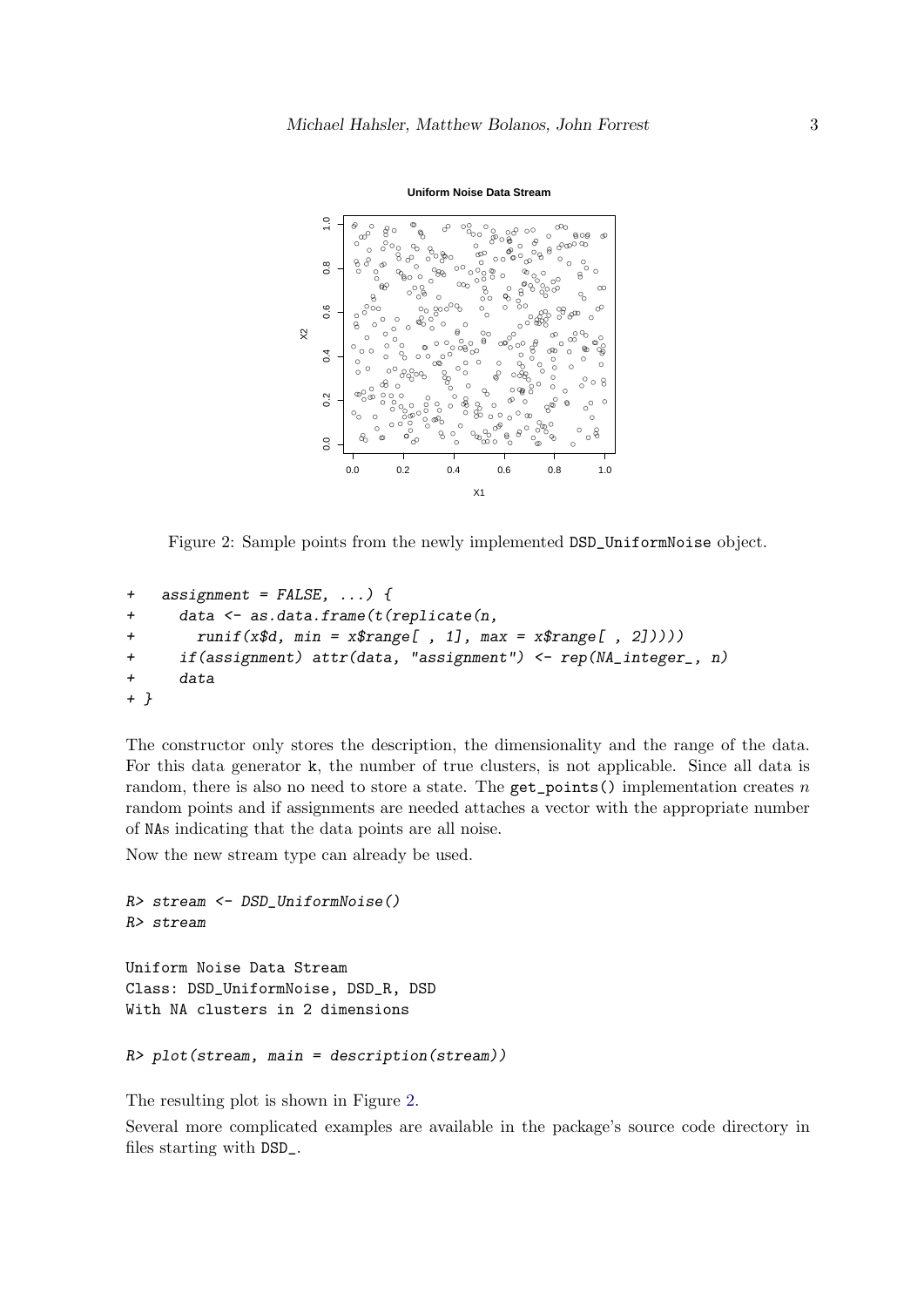

<span id="page-3-0"></span>Figure 3: Overview of the data stream task (DST) class structure with subclasses for data stream operators (DSO), clustering (DSC), classification (DSClass) and frequent pattern mining (DSFPM).

### 1.2. Adding a new data stream tasks (DST)

DST refers to any data mining task that can be applied to data streams. The design is flexible enough for future extensions including even currently unknown tasks. Figure [3](#page-3-0) shows the class hierarchy for DST. It is important to note that the DST base class is shown merely for conceptual purpose and is not directly visible in the code. The reason is that the actual implementations of data stream operators (DSO), clustering (DSC), classification (DSClass) or frequent pattern mining (DSFPM) are typically quite different and the benefit of sharing methods would be minimal.

DST classes implement mutable objects which can be changed without creating a copy. This is more efficient, since otherwise a new copy of all data structures used by the algorithm would be created for processing each data point. Mutable objects can be implemented in R using environments or the recently introduced reference class construct (see package methods by the [R Core Team](#page-4-2) [\(2014\)](#page-4-2)). Alternatively, pointers to external data structures in Java or  $C/C++$  can be used to create mutable objects.

To add a new data stream mining tasks (e.g., frequent pattern mining), a new package with a subclass hierarchy similar to the hierarchy in Figure [3](#page-3-0) for data stream clustering (DSC) can be easily added. This new package can take full advantage of the already existing infrastructure in stream. An example is the package streamMOA [Hahsler and Bolanos](#page-4-3) [\(2015\)](#page-4-3), which can be used as a model to develop a new package. We plan to provide more add-on packages to stream for frequent pattern mining and data stream classification in the near future.

In the following we discuss how to interface an existing algorithm with stream. We concentrate again on clustering, but interfacing algorithms for other types of tasks is similar. To interface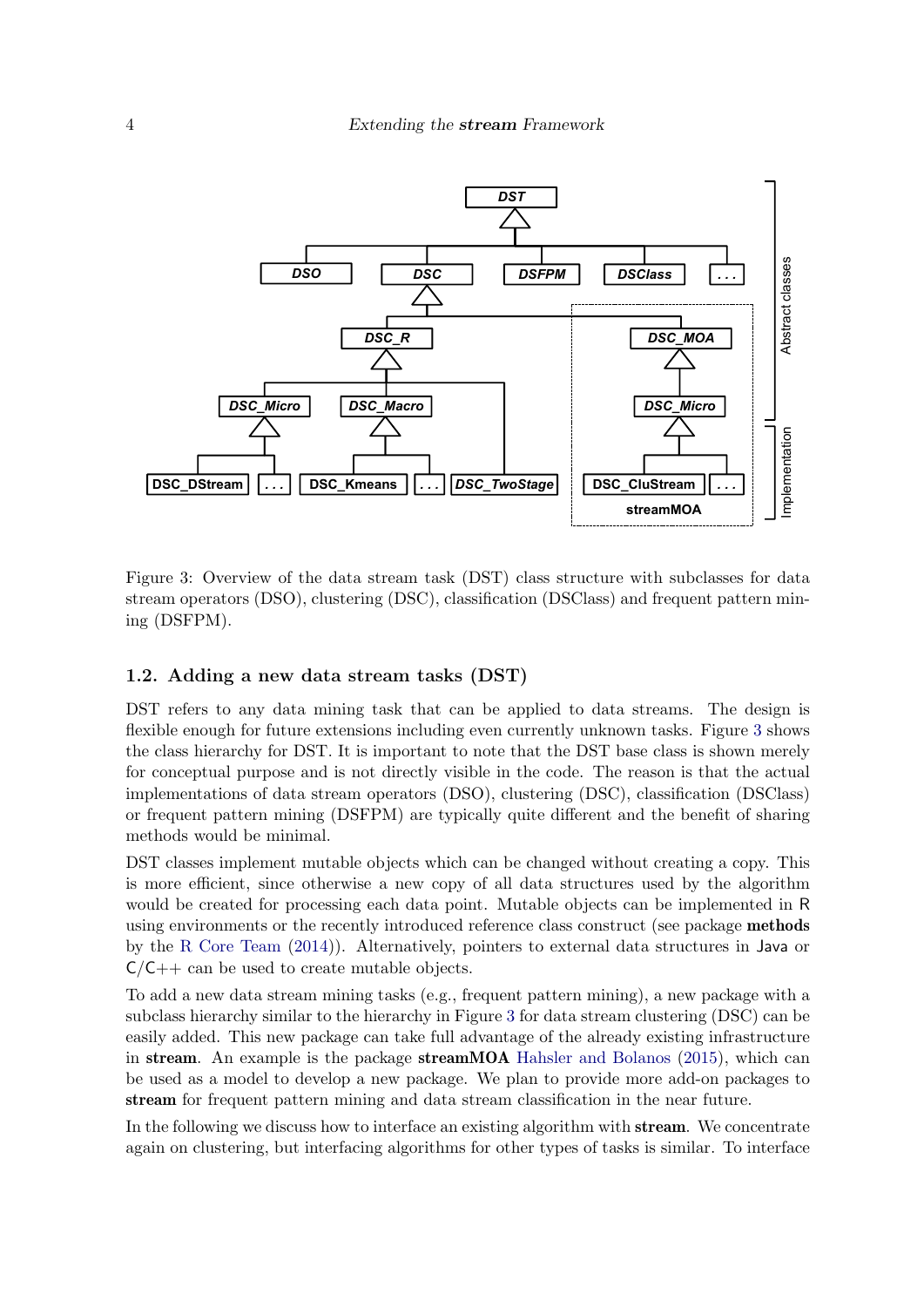an existing clustering algorithm with stream,

- 1. a creator function (typically named after the algorithm and starting with DSC\_) which created the clustering object,
- 2. an implementation of the actual cluster algorithm, and
- 3. accessors for the clustering

are needed. The implementation depends on the interface that is used. Currently an R interface is available as DSC\_R and a MOA interface is implemented in DSC\_MOA (in streamMOA). The implementation for DSC\_MOA takes care of all MOA-based clustering algorithms and we will concentrate here on the R interface.

For the R interface, the clustering class needs to contain the elements "description" and "RObj". The description needs to contain a character string describing the algorithm. RObj is expected to be a reference class object and contain the following methods:

- 1. cluster(newdata, ...), where newdata is a data frame with new data points.
- 2. For micro-clusters: get\_microclusters(...) and get\_microweights(...)
- 3. For macro-clusters: get\_macroclusters(...), get\_macroweights and microToMacro(micro, ...) which does micro- to macro-cluster matching.

Note that these are methods for reference classes and do not contain the called object in the parameter list. Neither of these methods are called directly by the user. Figure ?? (on page ??) shows that the function update() is used to cluster data points, and get\_centers() and get\_weights() are used to obtain the clustering. These user facing functions call internally the methods in RObj via the R interface in class DSC\_R.

For a comprehensive example of a clustering algorithm implemented in R, we refer the reader to DSC\_DStream (in file DSC\_DStream.R) in the package's R directory.

## References

- <span id="page-4-1"></span>Chambers JM, Hastie TJ (1992). Statistical Models in S. Chapman & Hall. ISBN 9780412830402.
- <span id="page-4-0"></span>Fowler M (2003). UML Distilled: A Brief Guide to the Standard Object Modeling Language. 3 edition. Addison-Wesley Longman Publishing Co., Inc., Boston, MA, USA. ISBN 0321193687.
- <span id="page-4-3"></span>Hahsler M, Bolanos M (2015). streamMOA: Interface for MOA Stream Clustering Algorithms. R package version 1.1-2, URL <http://CRAN.R-project.org/package=streamMOA>.
- <span id="page-4-2"></span>R Core Team (2014). R: A Language and Environment for Statistical Computing. R Foundation for Statistical Computing, Vienna, Austria. URL <http://www.R-project.org/>.